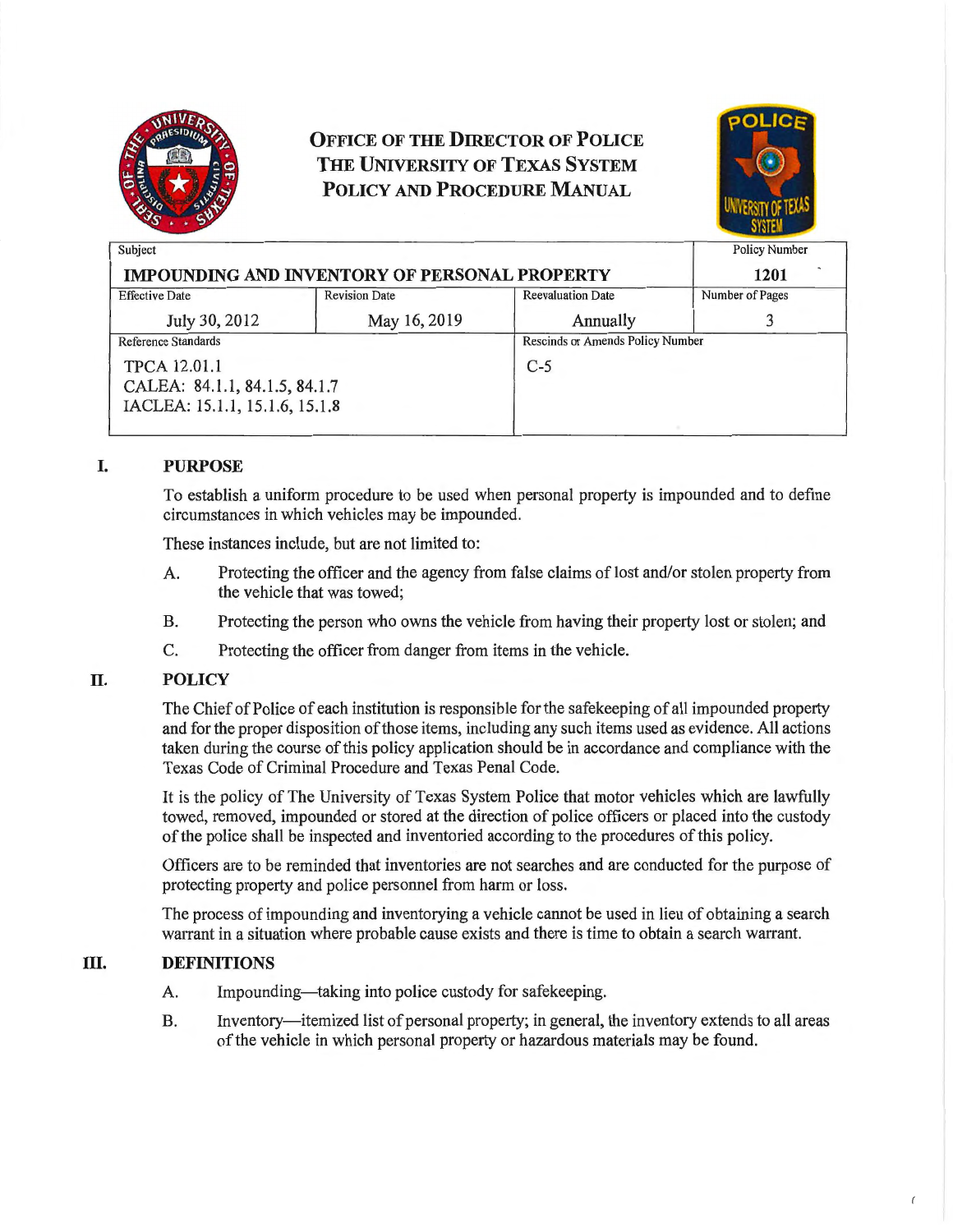## IV. **VEHICLES:**

- A. Vehicles may be impounded in the following circumstances:
	- 1. When the person with responsibility for the care, custody and control of the vehicle is arrested and impounding is reasonable and necessary to safeguard the vehicle and its contents.
	- 2. When the vehicle is recovered as stolen or wanted.
	- 3. When the vehicle has been abandoned on U.T. property.
	- 4. When the vehicle is illegally parked, blocking traffic, or represents a traffic hazard.
	- 5. If the officer has reasonable suspicion or probable cause to believe that the vehicle contains contraband or evidence of a crime and it is necessary to secure the vehicle contingent to a search warrant.
	- 6. Under order of forfeiture.
	- 7. As otherwise directed by the Chief of Police of the component institution and/or the Director of Police.
- B. All vehicles impounded in conjunction with a custodial arrest will be inventoried and the following rules shall apply:
	- 1. The inventory will be conducted as soon as practical following the impoundment.
	- 2. During the inventory, a list will be made of all valuable items found in the vehicle, along with a description of any and all visible damage to the vehicle.

## **V. SCOPE**

- A. Areas to be inventoried include, but are not limited to:
	- 1. Front and rear passenger areas
	- 2. Console
	- 3. Visors
	- 4. Dashboard
	- 5. Glove box/map box
	- 6. Under seats and mats
	- 7. All storage areas
	- 8. Trunk—the trunk compartment may be inventoried if there are keys available or entry may be gained by less than destructive force.